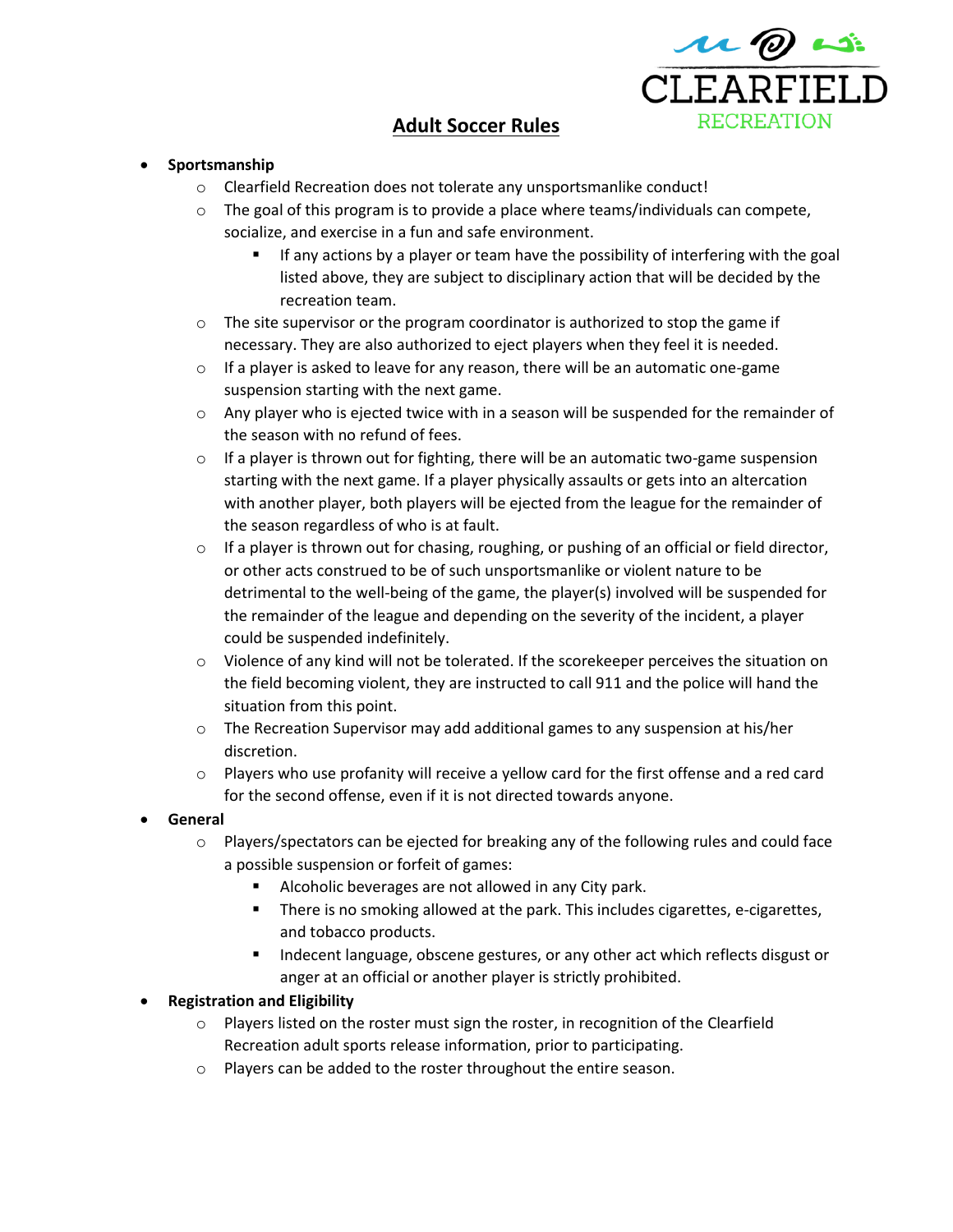- $\circ$  All players must be at least 16 years of age before the last game of the season. Anyone under 18 years of age must have a legal guardian sign the waiver.
- $\circ$  Any team that is caught using an illegal player will result in the team forfeiting the game. Each team is responsible to police this rule.
- o A player may play on only one team in a league during the season.
- **Game Time and Procedures** (FIFA laws shall prevail over all other rules and regulations. Exceptions to those laws are listed below.)
	- o This league has a 7-game guarantee and will not have a tournament.
	- $\circ$  Games will be played with two, 25-minute halves with a 5-minute half time. No additional time will be added. Games consist of 11 players on the field but a game can be started with a minimum of 7 players.
	- o Time listed on the schedule is game time and forfeit time.
	- o Jerseys:
		- The first team listed on the schedule is the home team and shall wear their jersey color. If the visiting team has the same jersey color, they will wear pennies.
		- All players on a team shall wear identical jersey shirts. Numbers are not required on the jerseys.
		- If a team wears the same jersey color as the referees, that team will wear pennies.
	- o COED:
		- The goalie can be either male or female. A team cannot have more than 6 males on the field. If there are not enough females at the game, the team will play short players.
	- $\circ$  Weather: In an event of questionable weather, please use the rainout hotline by calling (801) 525-2890. The rainout hotline will be updated by 4:00pm on those days of games with questionable weather.
	- $\circ$  Teams must occupy the area between the two playing fields. The first team present has the first choice of sides.
- **Playing Rules**
	- $\circ$  Slide tackling is illegal and can result in a yellow card. Goalies may slide cleats away from the opposing player within the penalty box to stop shots.
	- $\circ$  Lunging for the ball does not constitute a slide, unless in the opinion of the referee, the player intended to sweep the ball from the opponent or did so with cleats up towards another player.
	- $\circ$  Players attempting to head the ball own the space directly above their head. No other player from either team may invade that space. This is to prevent collisions.
	- $\circ$  To avoid delay of game problems, players will immediately give 10 yards for any direct or indirect kick without being asked.
	- $\circ$  The goalie owns the space above their head while attempting to catch the ball. Contact from opposing players can result in a yellow or red card. Play will resume with a direct kick.
	- o Spinning bicycle kicks are illegal and can result in a yellow or red card.